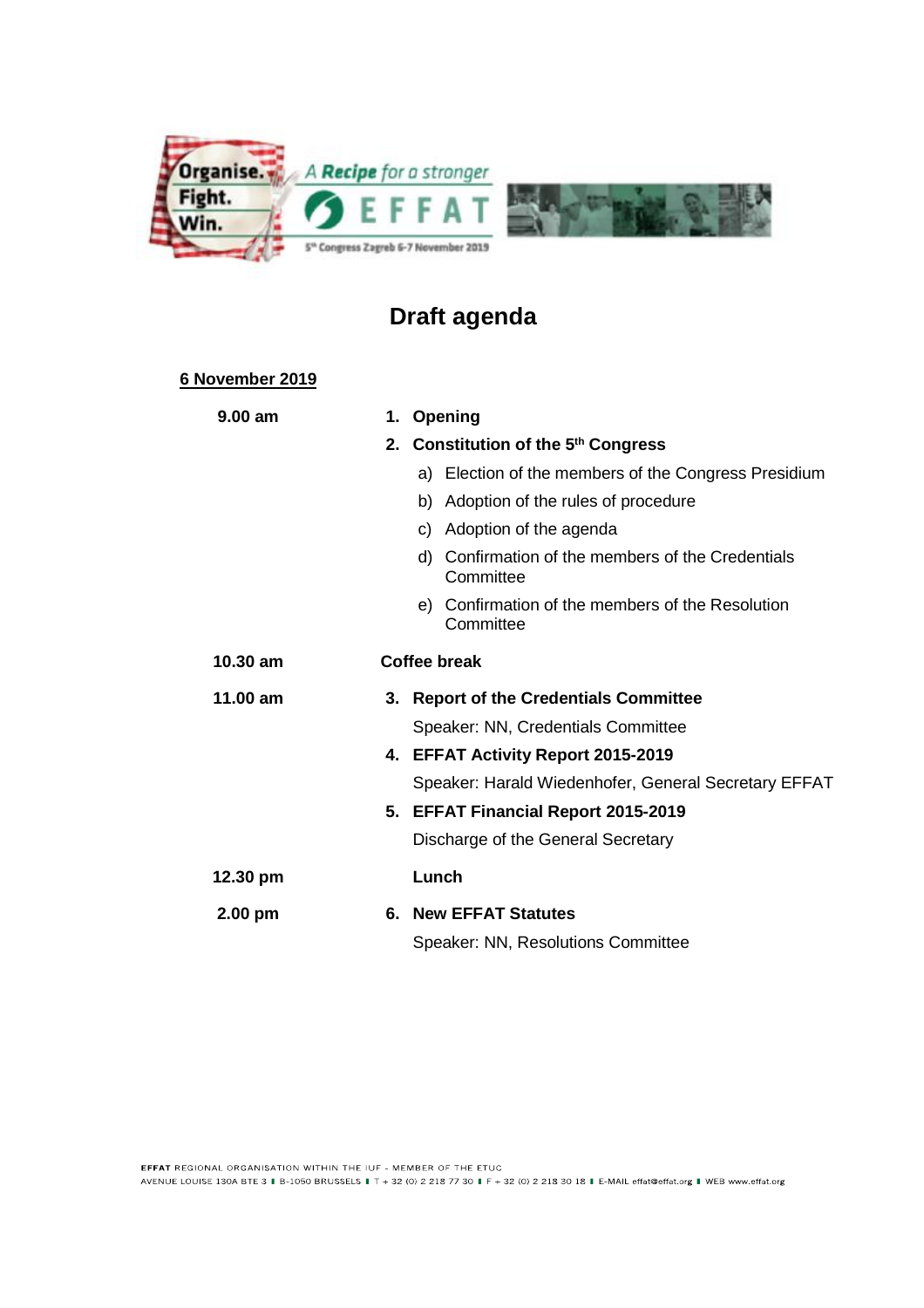

#### **2.30 pm 7. Elections**

- a) Election of the Executive Committee members, based on proposals from the member organisations.
- b) Election of the President
- c) Election of the two Deputy Presidents based on proposals from the Member Organisations and on the recommendation of the Executive Committee.
- d) Election of the General Secretary
- e) Confirmation of the Chairpersons and their Deputies of the Sectors, the Committees and the Bureau of the Youth Committee as members of the Executive Committee;
- f) Election of the Auditing Committee members, based on a recommendation from the Executive Committee;

| $3.00 \text{ pm}$ | Coffee break                               |
|-------------------|--------------------------------------------|
| $3.30$ pm         | <b>Political framework documents</b><br>8. |
|                   | Speaker: NN, Resolutions Committee         |
|                   | a) Work program 2020-2024                  |
|                   | Budget 2020-2024<br>b)                     |
|                   | Political motions<br>C)                    |
| $6.00 \text{ pm}$ | End of 1 <sup>st</sup> Congress day        |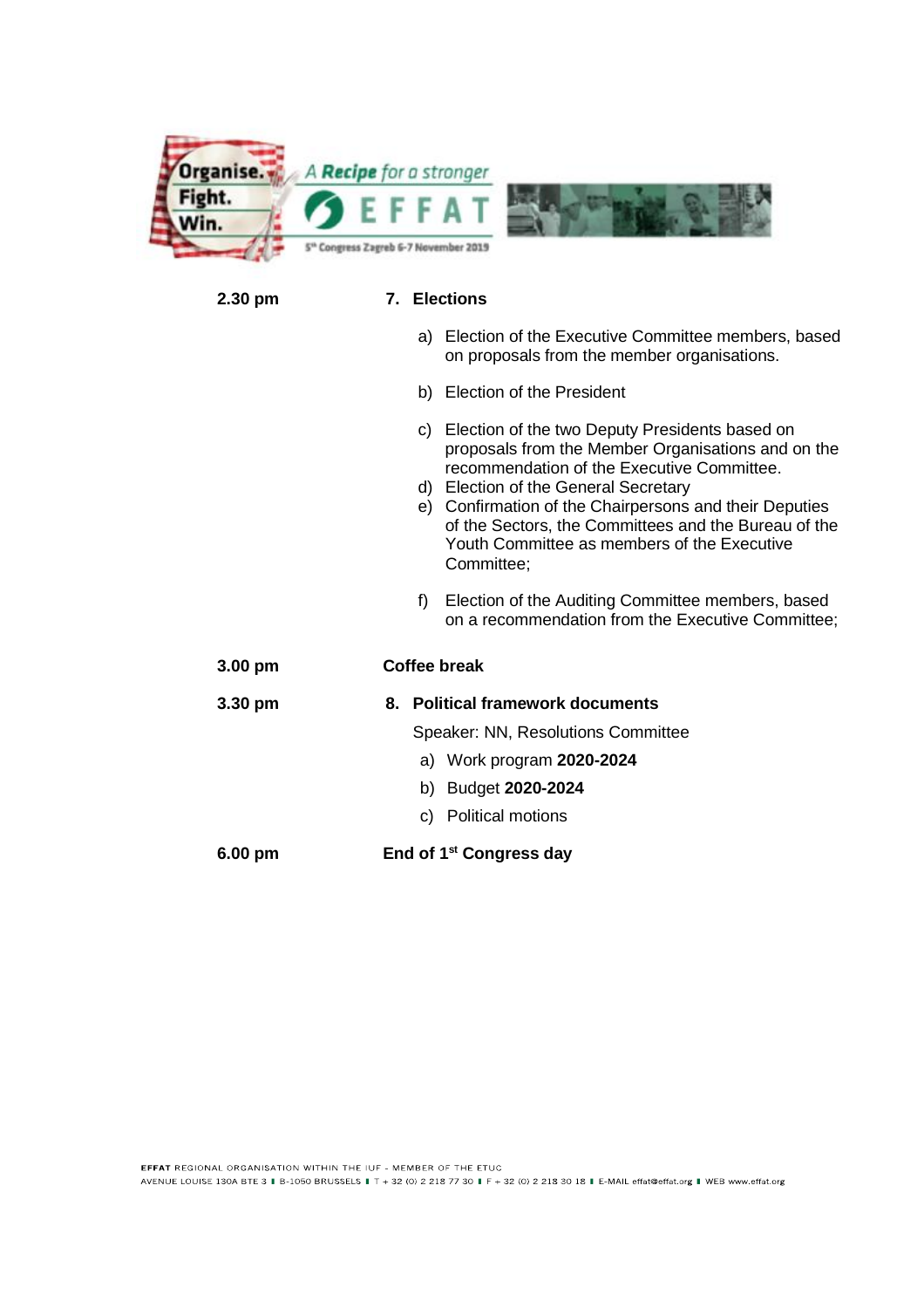

## **8.30 am 1. Introduction: Klaus Dörre, Friedrich Schiller Universität, Jena**

#### **8.50 am 2. The Future of Work: People before profits** (4 minutes / intervention)

- a) Fighting neo-liberalism, growing inequalities, working poor phenomenon and precarious working conditions.
- b) Addressing short-term financial interests in the food supply chain from farm to fork.
- c) Shaping the impact of digitalization and automation and ensuring a fair share of the technological gains.
- d) Saving the planet through climate action to build just transition and new quality jobs.
- e) Protecting workers standards and fair international trade in a globalised world.

#### **Conclusions: NN**

#### **10.30 am Coffee break**

#### **11.00 am 3. Introduction: Evelyn Regner, Member of the European Parliament**

#### **4. The Future of Europe: Fairer Europe for workers**

- a) Creating a better and fairer Europe that tackles inequalities and secures social justice.
- b) Strengthening collective bargaining to raise wages and achieve better standards of living and work.
- c) Promoting and supporting a fair and inclusive integration process of migrants for the benefits of all.
- d) Fighting against social dumping and attacks on workers' rights.
- e) Defending democracy and society against nationalists, anti-Europeans and the far-right forces.
- f) Ensuring a sustainable CAP reform which creates more and better jobs.

#### **Conclusions: NN**